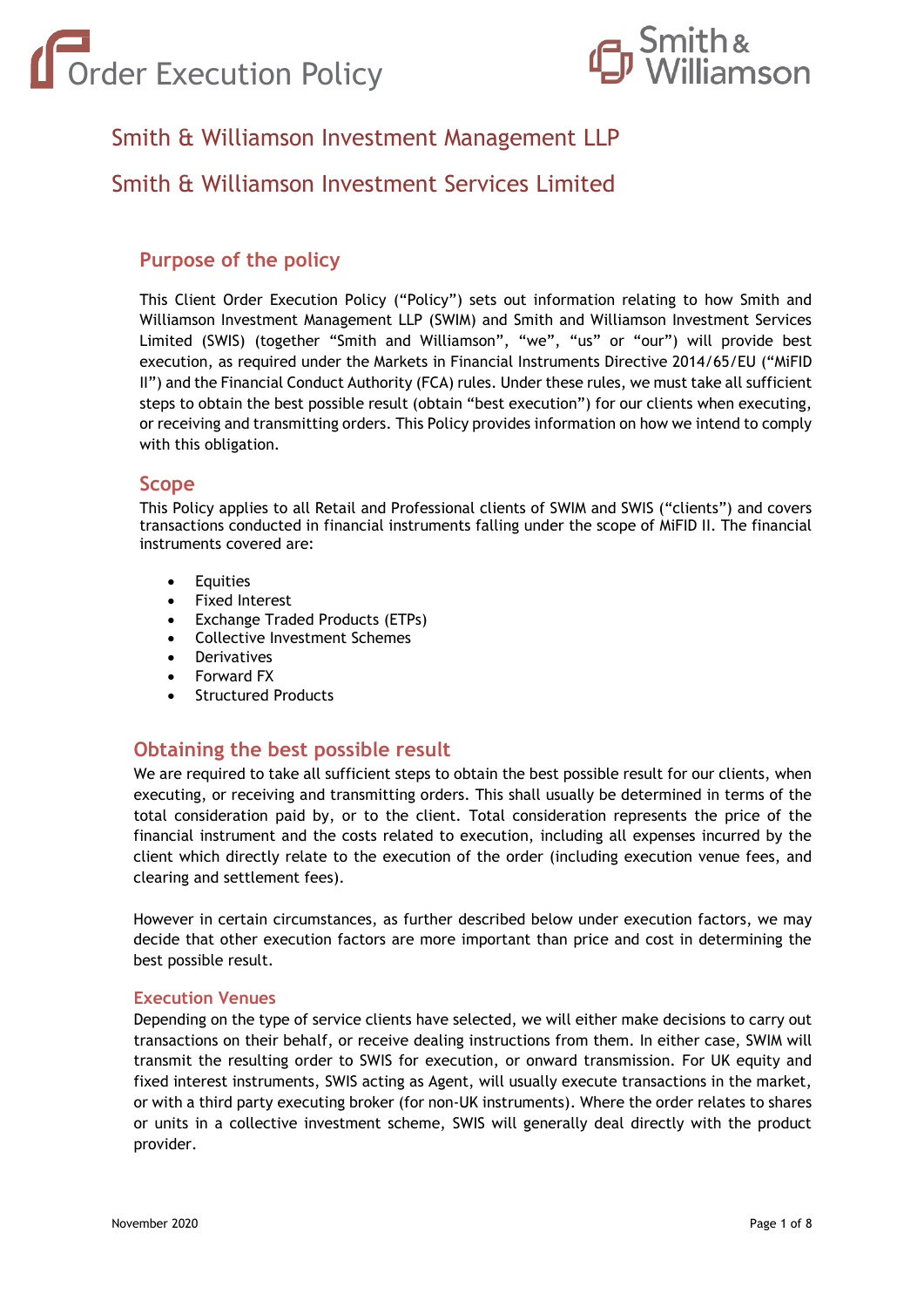Order Execution Policy



Where SWIS transmits orders for clients, it will always be treated as a Professional Client by other brokers, which means that these entities will always owe a duty of best execution to SWIS. When assessing the best possible result in these circumstances, SWIS will take account of any local execution charges, including commissions and taxes (for instruments traded outside the UK).When carrying out orders we place significant reliance on a number of execution venues, a list of which can be found at: [https://smithandwilliamson.com/en/legal-and-regulatory-information/.](https://smithandwilliamson.com/en/legal-and-regulatory-information/) We consider ourselves to place significant reliance on a venue where not having access to that venue would potentially impact our ability to provide best execution.

We believe these execution venues enable us to obtain on a consistent basis, the best possible result for the execution of client orders. They will typically use or have access to one or more of the following methods of negotiating and executing an order:

- a) having electronic links to Retail Service Providers (RSPs) in order to obtain price quotes, or electronic systems that automatically locate and accept the best available price. Smaller orders in UK equities will usually be automatically executed through the RSP;
- b) using third-party Smart Order Routers (SORs) to optimise execution for larger and/or less liquid orders in UK equities and non-UK equities, by using advanced order routing rules and algorithms (computer programs designed to follow a defined set of instructions) to access more execution venues. In this manner we can access liquidity on venues such as Regulated Markets, Multilateral Trading Facilities (MTFs), and large investment firms which act in the capacity of Systematic Internalisers (SIs);
- c) in the bond markets (including government bonds, Eurobonds, floating rate notes, zero coupon bonds and other similar debt instruments), having access to specialist electronic platforms that show prices from other market participants. For example, these instruments could be traded on venues such as on the Bloomberg Multilateral Trading Facility (BMTF), off-exchange and, in some circumstances, prices may be negotiated over the telephone;
- d) negotiating over the telephone with market makers or other broker members of the relevant exchanges, SIs, or Organised Trading Facilities (OTFs).

We may also execute through third party investment firms, brokers and/or their affiliates acting as market makers or liquidity providers and/or non-EU entities performing similar functions. We follow a documented procedure when approving new brokers and counterparties and as part of our selection criteria, would look at factors such as:

- their order execution arrangements and order execution policies, to satisfy ourselves that they are appropriate and comply with the requirement to provide us with best execution
- perceived creditworthiness, reputation and financial stability
- access to markets and quality of service (such as responsiveness and promptness of execution)
- competitiveness of costs and charges
- ability to handle less liquid instruments and provide consistently competitive spreads

The choice of venue may be limited in some cases because of the nature of the order, or client specific requirements. For example, some instruments such as derivatives, or structured products, may not be traded on-market and therefore would be traded off-market ("over the counter").

Execution venues may change between annual reviews. We will keep an up-to-date list of venues on which we place significant reliance on the Smith & Williamson website.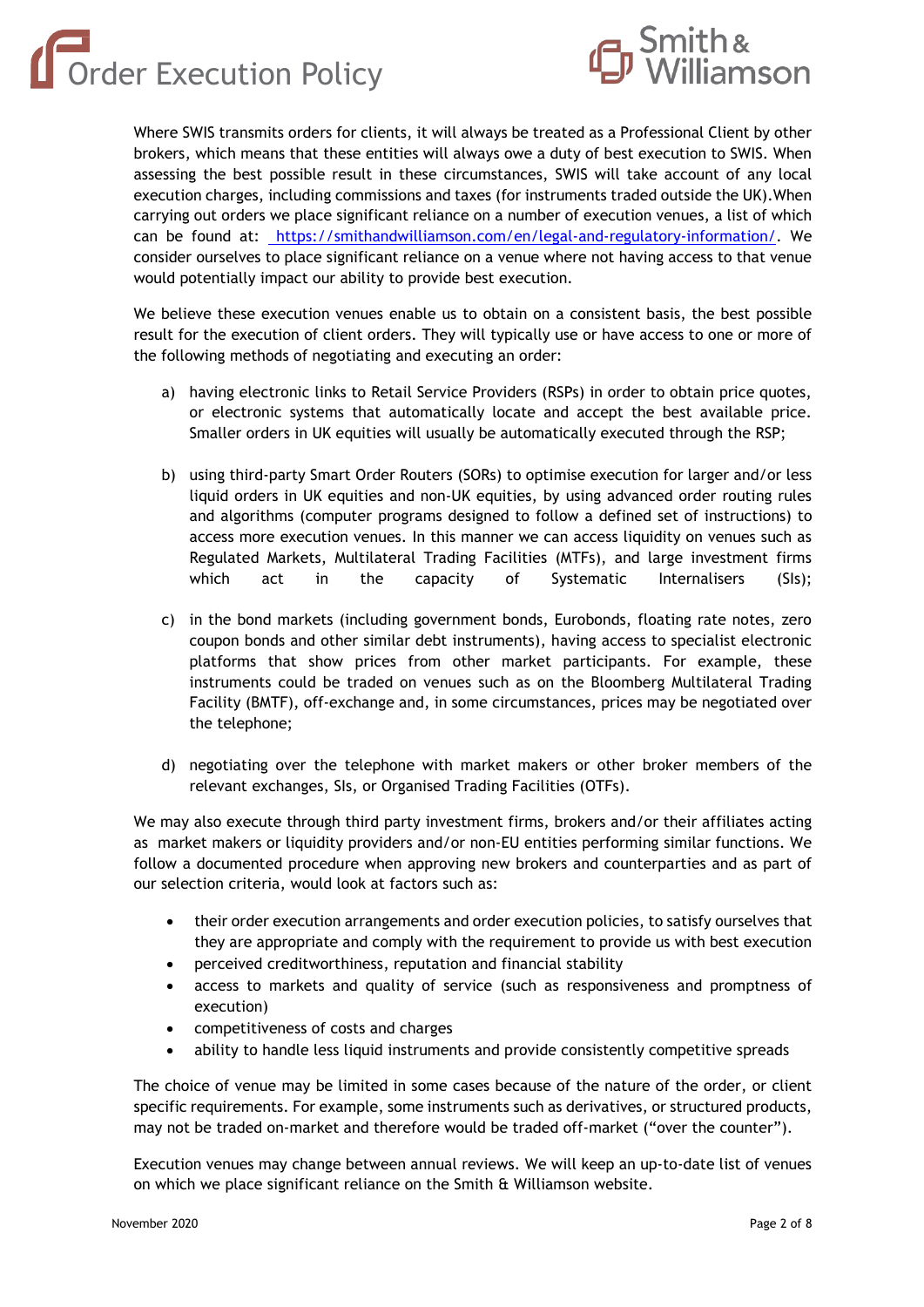



# **Execution Factors**

To achieve the best possible result, we will on a consistent basis, take into account a number of execution factors (in no particular order), including:

- price
- costs associated with execution
- speed of execution
- likelihood of execution
- the size and nature of the order
- quality of any related clearing and settlement facilities

We will determine the relative importance of each of these factors, and the manner in which the client order will be executed, based on the circumstances at the time of execution of the order, such as:

- The type of financial instrument and nature of the client order
- The execution venues to which the order may be directed

In most cases, price and costs associated with execution will be the most important factors ("total consideration"), however in markets where liquidity is low, likelihood of execution may be a priority, while in markets where volatility is high, speed of execution may be more important. We have summarised our execution approach and methodology when dealing in each type of asset class below.

#### *Equities and ETPs*

When executing transactions in equity instruments and ETPs, we typically consider the following factors to be of **higher** importance:

- price
- costs associated with execution
- the size and nature of the order

We consider the following factors to be of **lower** importance:

- speed
- likelihood of execution
- quality of any related clearing and settlement facilities

In most cases, due to the high availability of liquidity in these instruments, we place highest importance on price and costs associated with execution, taking into account the size and nature of the order. When we trade in less liquid instruments, the importance of speed and likelihood of execution may increase. For most equities, we have a large selection of venues to choose from in order to minimise trading costs and achieve best execution.

#### *Fixed Interest*

When executing transactions in fixed interest instruments, we typically consider the following factors to be of **higher** importance:

- price
- the size and nature of the order
- likelihood of execution

We consider the following factors to be of **lower** importance: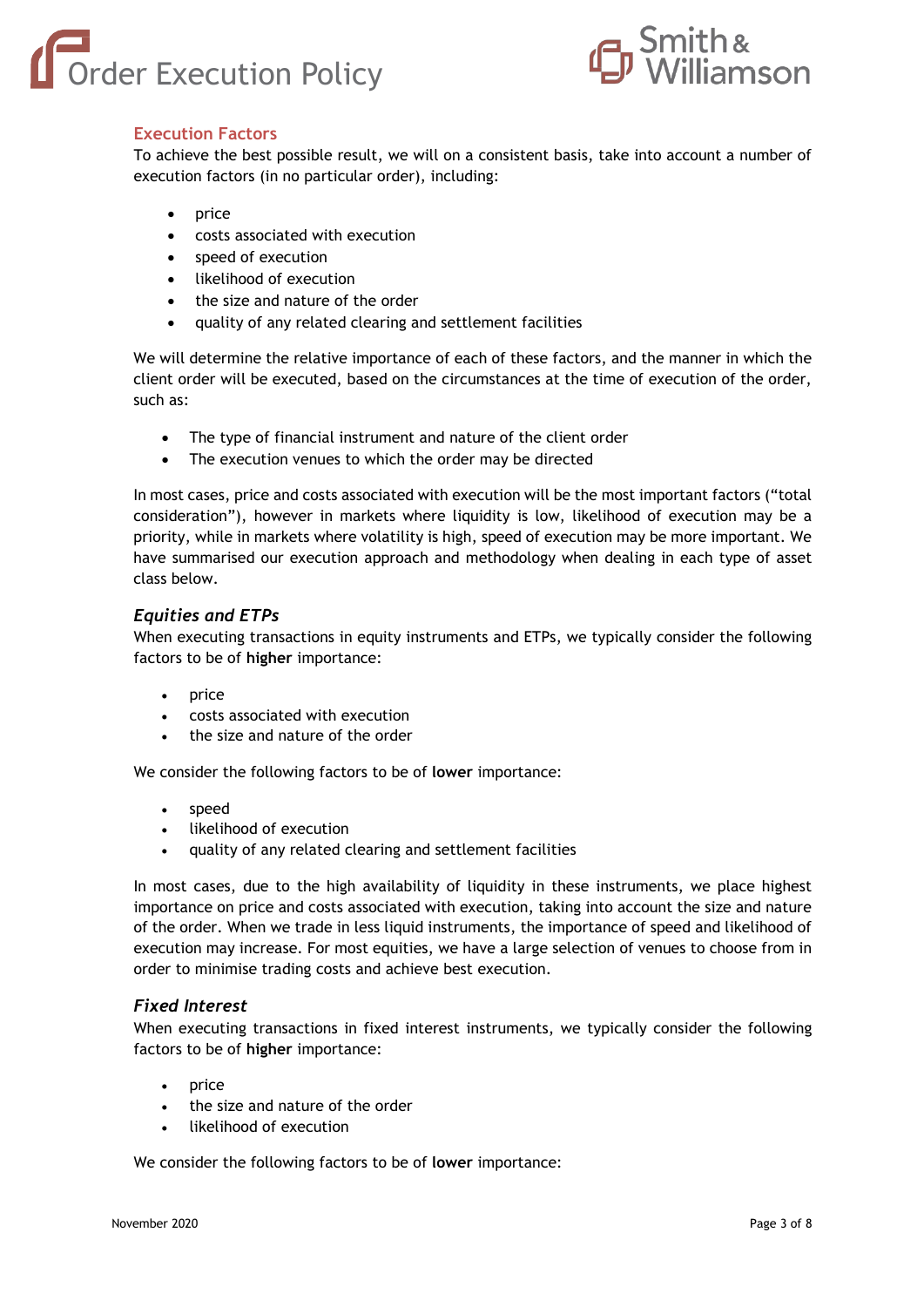# Order Execution Policy



- costs associated with execution
- speed
- quality of any related clearing and settlement facilities

We will usually consider price to be the most important factor, however, due to the nature of the markets in these instruments, liquidity may vary significantly and we may therefore in some instances place highest priority on likelihood of execution. When we trade in more liquid fixed interest instruments, we would usually execute electronically through SWIS aiming to discover the best available price at the time of execution by obtaining quotes from multiple counterparties and trading via the Bloomberg MTF. In less liquid instruments, we may utilise our relationships with other brokers, applying our market knowledge and experience to contact the right counterparties and negotiate an optimal price.

#### *Derivatives and Forward FX*

When executing transactions in derivatives and forward FX, we typically consider the following factors to be of **higher** importance:

- price
- the size and nature of the order
- likelihood of execution

We consider the following factors to be of **lower** importance:

- costs associated with execution
- speed
- quality of any related clearing and settlement facilities

Liquidity in derivative instruments may vary significantly depending on the size and nature of the order, limiting choice of execution venue. We therefore consider likelihood of execution to be of higher importance than speed or costs associated with execution (as these are relatively standardised).

#### *Collective Investment Schemes*

When we deal in collective investment schemes (CISs), we will usually deal directly with the Product Provider, at prices and costs set by them. Occasionally we may cross trades in CISs internally between clients. Where this occurs we will deal at the price set by the CIS Product Provider at the next dealing date, to ensure that a fair price is obtained and no client is disadvantaged.

#### *Structured Products*

When trading structured products, and other OTC products of a bespoke nature, we will assess the fairness of the price offered on a case by case basis, assessing market data available to us, to ensure that our pricing decisions are in our clients' best interests. Trades in structured products are executed directly with the Product Provider or distributor.

# **Top Five Execution Venues**

We are required to provide information on the top five execution venues in terms of trading volumes by asset class, where we have executed or transmitted client orders in the preceding year. This applies to all instruments in scope of MiFID II. This information will be published on our website on an annual basis.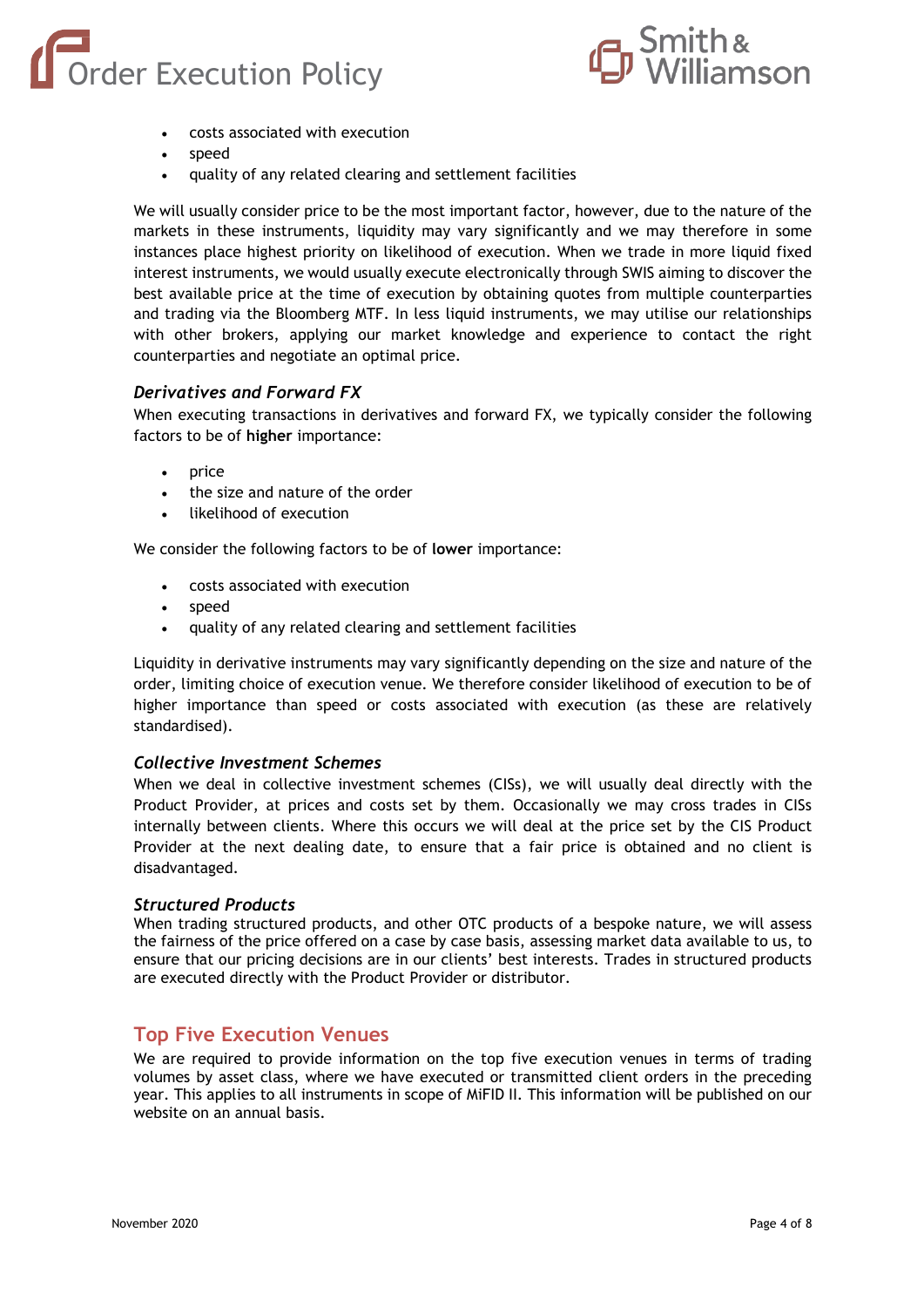



# **Order Aggregation and Allocation**

SWIM and SWIS have an Order Aggregation and Allocation Policy and have procedures and arrangements in place to provide for the prompt, fair and expeditious execution of client orders.

In the interests of achieving best execution, we may only aggregate a client's order with those of one or more other clients, if it is unlikely that the aggregation will be to the disadvantage of any of the clients concerned. As specified in our Terms and Conditions, the effect of aggregation may operate on some occasions to the disadvantage of the clients concerned.

After execution, the aggregated order will be promptly allocated. Allocation will be at the price paid, which may be volume weighted, and will be either:-

- to the account of the client on whose instructions the transaction was executed; or
- for discretionary transactions to the account of the client, or clients with whom or for whom the firm has decided to deal.

Allocations may be revised where an error in either the intended basis or actual allocation is identified, or if a partial allocation results in an uneconomic allocation.

# **Specific Instructions**

Receipt of specific instructions (such as directed orders), may prevent us, or the entity to which we transmit the order from achieving the best possible result in respect of the elements of the order covered by those instructions.

# **Publication of Unexecuted Limit Orders**

The FCA rules require unexecuted client limit orders to be made public unless the client expressly instructs otherwise. By agreeing to this Policy the client is expressly instructing us not to make unexecuted limit orders public.

# **Consent**

We are required to obtain the client's prior consent to this Policy. Signing our Investment Management Agreement and agreeing to our Terms and Conditions constitutes acceptance of our Client Order Execution Policy and provides us with consent to execute transactions outside a Trading Venue (a Regulated Market, MTF or OTF), where we believe that doing so will achieve the best possible result for them.

# **Monitoring and Review**

The Dealing Working Group meets on a monthly basis and monitors adherence to this policy and the effectiveness of our order execution arrangements and procedures, in particular it:

- monitors the execution quality of the entities to which we transmit orders;
- reviews the policy and internal execution procedures at least annually and also whenever a material change occurs that affects our ability to continue to provide best execution;
- review the best execution policies from external suppliers and 3rd party brokers, including providers of Structured Products, to ensure that they are taking sufficient steps to provide best execution to SWIS;
- review best execution analysis data on a regular basis.

In addition to the above, we monitor any payments, or non-monetary benefits, received from third parties to ensure that they are designed to enhance the quality of service to the client and, do not impair our ability to act in accordance with the best interest of our clients.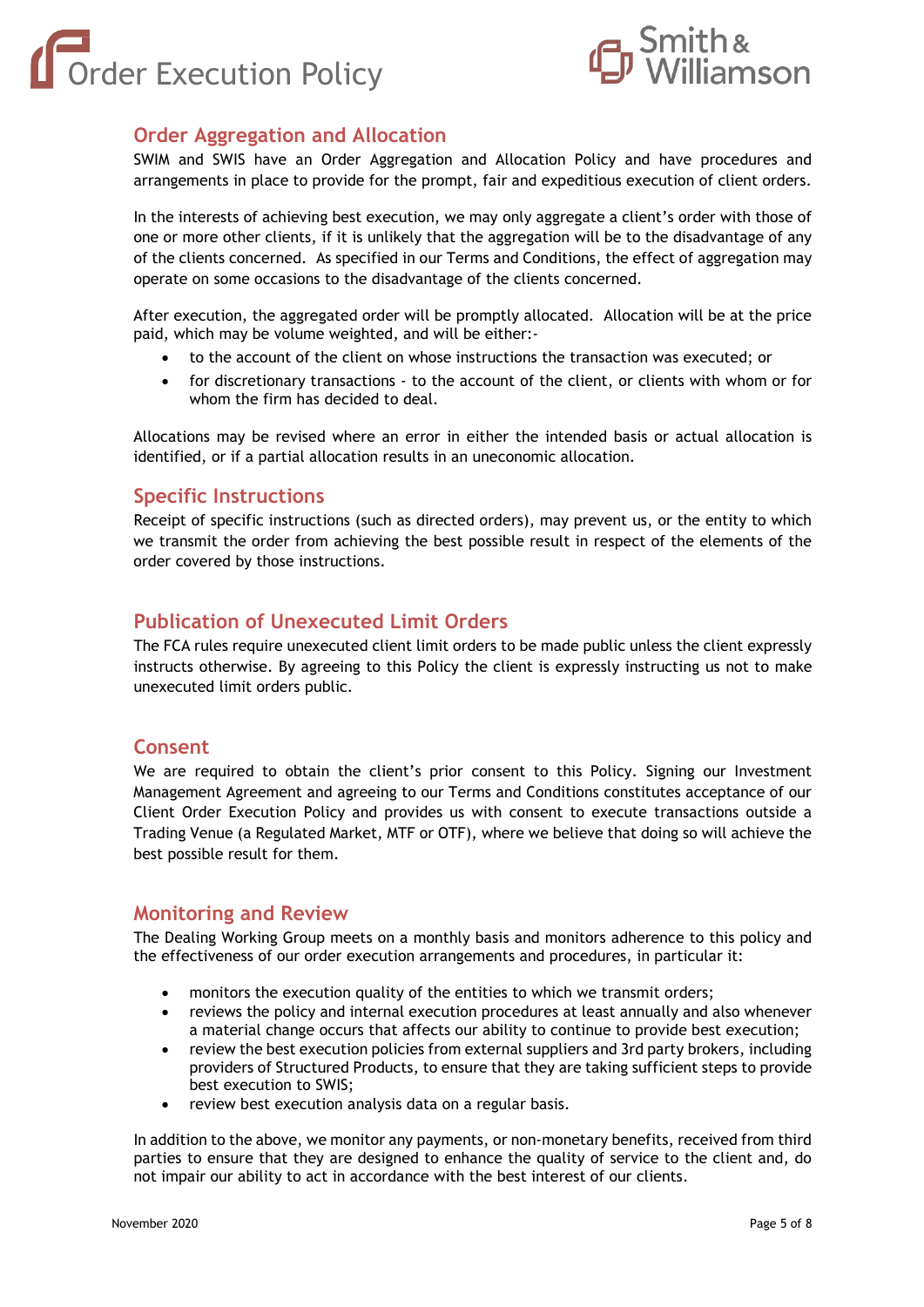



SWIM transmits all orders to SWIS for execution, as such SWIS has a duty of best execution to SWIM, however for the purposes of monitoring best execution, we treat the two entities as one.

We will notify our clients in writing of any material changes to this policy, or our order execution arrangements.

On request, we can provide clients with independent reports of the quality of our execution of their transactions.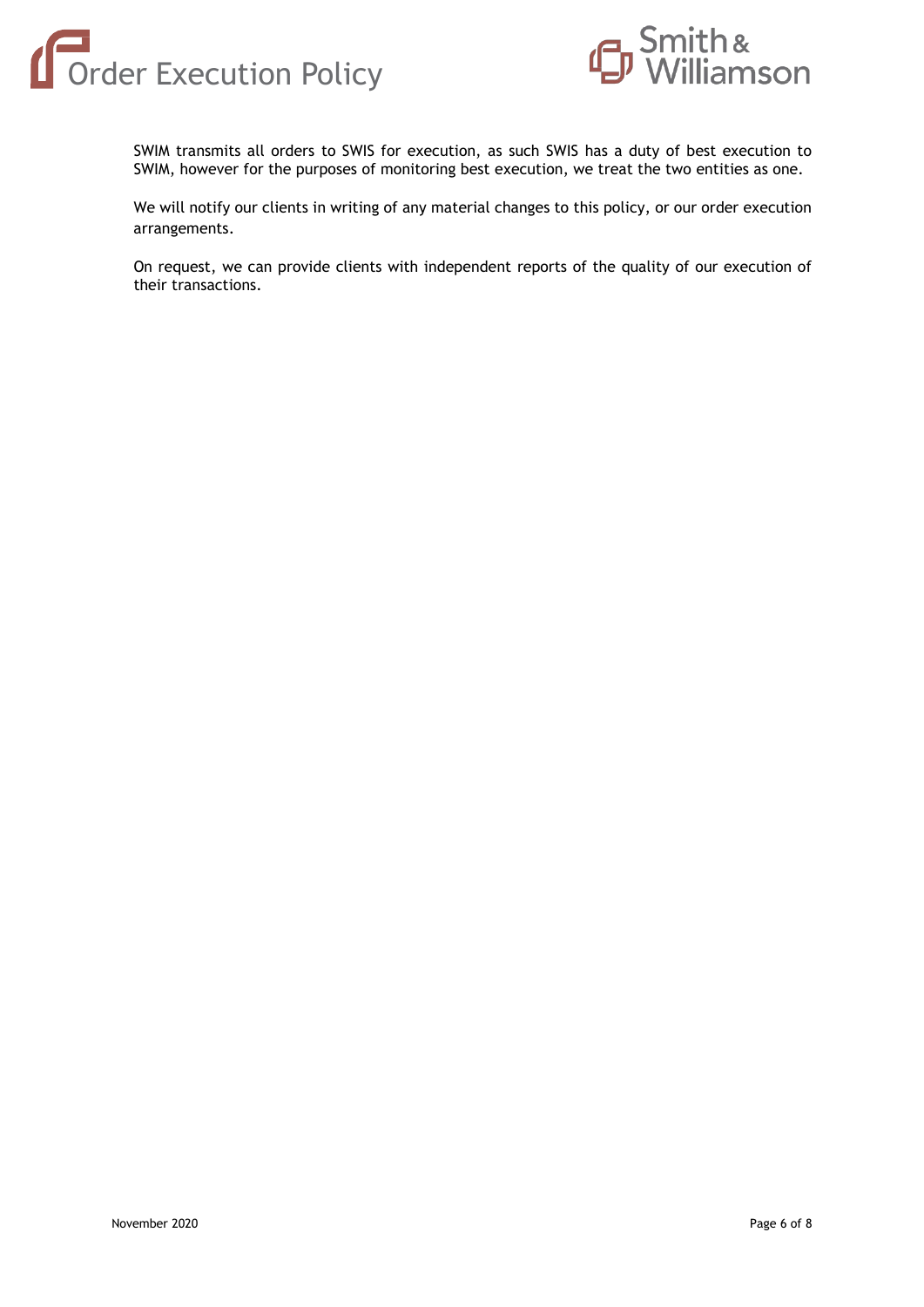



#### **APPENDIX A – List of execution venues on which SWIM and SWIS place significant reliance**

#### **All Fixed Interest markets**

Bloomberg MTF Citigroup Global Markets Limited JP Morgan Securities Plc Morgan Stanley and Co. International Plc UBS AG HSBC Bank Plc Barclays Bank PLC The Royal Bank of Scotland Plc Bank of America Merrill Lynch International

#### **Equity markets - UK**

Citigroup Global Markets Ltd Winterflood Securities Ltd Redburn (Europe) Ltd Peel Hunt Ltd

#### **Equity - European markets**

Jefferies International Ltd Winterflood Securities Ltd

#### **Equity - US and Canadian markets**

CIBC World Markets Jefferies International Ltd Oppenheimer International Ltd Stifel Nicholas Europe Ltd Cantor Fitzgerald Europe

#### **Equity - Asian and Pacific markets**

CIMB Securities CLSA